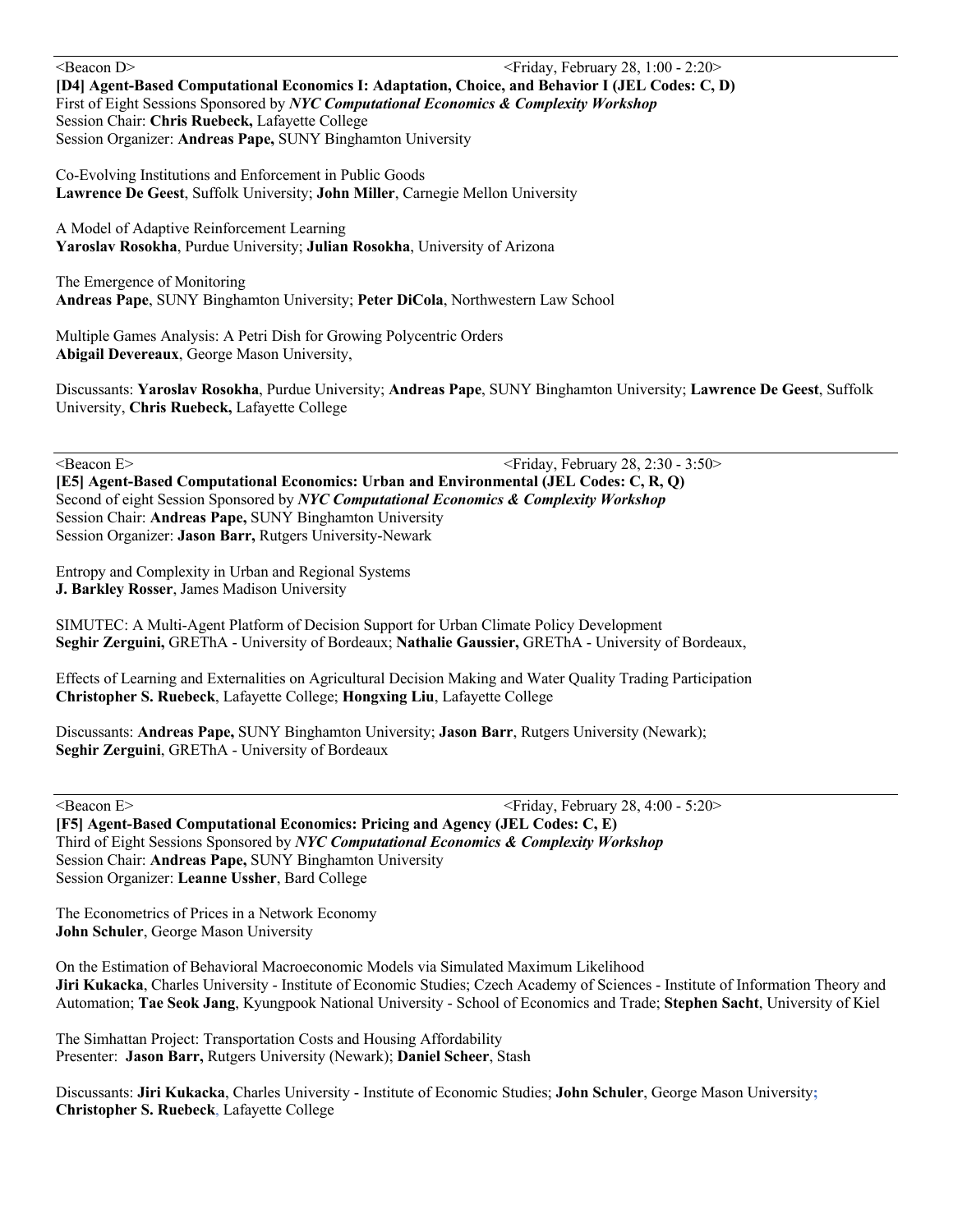<Exeter> <Saturday, February 29, 8:30 - 9:50> **[G12] Agent-Based Computational Economics: Macroeconomics (JEL Codes: C, D)** Fourth of Eight Sessions Sponsored by *NYC Computational Economics & Complexity Workshop* Session Chair: **Alan G. Isaac**, American University Session Organizer: **Alan G. Isaac**, American University

The Effects Of Macroprudential Policies On House Price Cycles In An Agent-based Model of the Danish Housing Market **Graeme Cokayne**, Danmarks Nationalbank

Monetary Plucking in a Network Economy **Amar Jyoti**, IIT Madras; **Vipin P Veetil**; IIT Madras; **Santosh Kumar**; Sahu IIT Madras

Forecasting in a Complex Environment: Machine Learning Firms Expectations in a SFC Agent Based Simulation Model **Mauro Gallegati,** Marche Polytechnic University; **Ermanno Catullo,** Università Politecnica delle Marche; **Alberto Russo,** Università Politecnica delle Marche

Financial Contagion and Macroeconomic Stability: An Agent-Based Approach **Gianluca Pallante**, New School for Social Research; **Mattia Guerini**, Sciences Po; **Mauro Napoletano**, Sciences Po; **Andrea Roventini**, Sant'Anna School of Advanced Studies

Discussants: **Amar Jyoti,** IIT Madras; **Ermanno Catullo, Università Politecnica delle Marche; Gianluca Pallante**, New School for Social Research; **Graeme Cokayne**, Danmarks Nationalbank

<Exeter> <Saturday, February 29, 10:00 - 11:20> **[H12] Agent-Based Computational Economics: Adaptation, Choice, and Behavior II (JEL Codes: C, D)** Fifth of Eight Sessions Sponsored by *NYC Computational Economics & Complexity Workshop* Session Chair: **Andreas Pape**, SUNY Binghamton University Session Organizer: **Andreas Pape**, SUNY Binghamton University

Information Asymmetry and Competition Trap in Higher Education **Oleg Pavlov**, Worcester Polytechnic Institute; **Evangelos Katsamakas**, Gabelli School of Business Fordham University

Bank Run, Fast and Slow: From Behaviors to Dynamics **Dan Tran**, University of Bordeaux & CNRS

Multimarket Competition and Profitability **Alan G. Isaac**, American University; **James Boohaker**, Census Bureau

Corporate Tax Avoidance: What Firms Can Learn from the Past **Minjie Huang**, Bowling Green State University; **Shunan Zhao**, Oakland University; **Andreas Pape**, SUNY Binghamton University

Discussants: **Dan Tran**, University of Bordeaux & CNRS; **Alan G. Isaac**, American University; **Minjie Huang**, Bowling Green State University; **Oleg Pavlov**, Worcester Polytechnic Institute